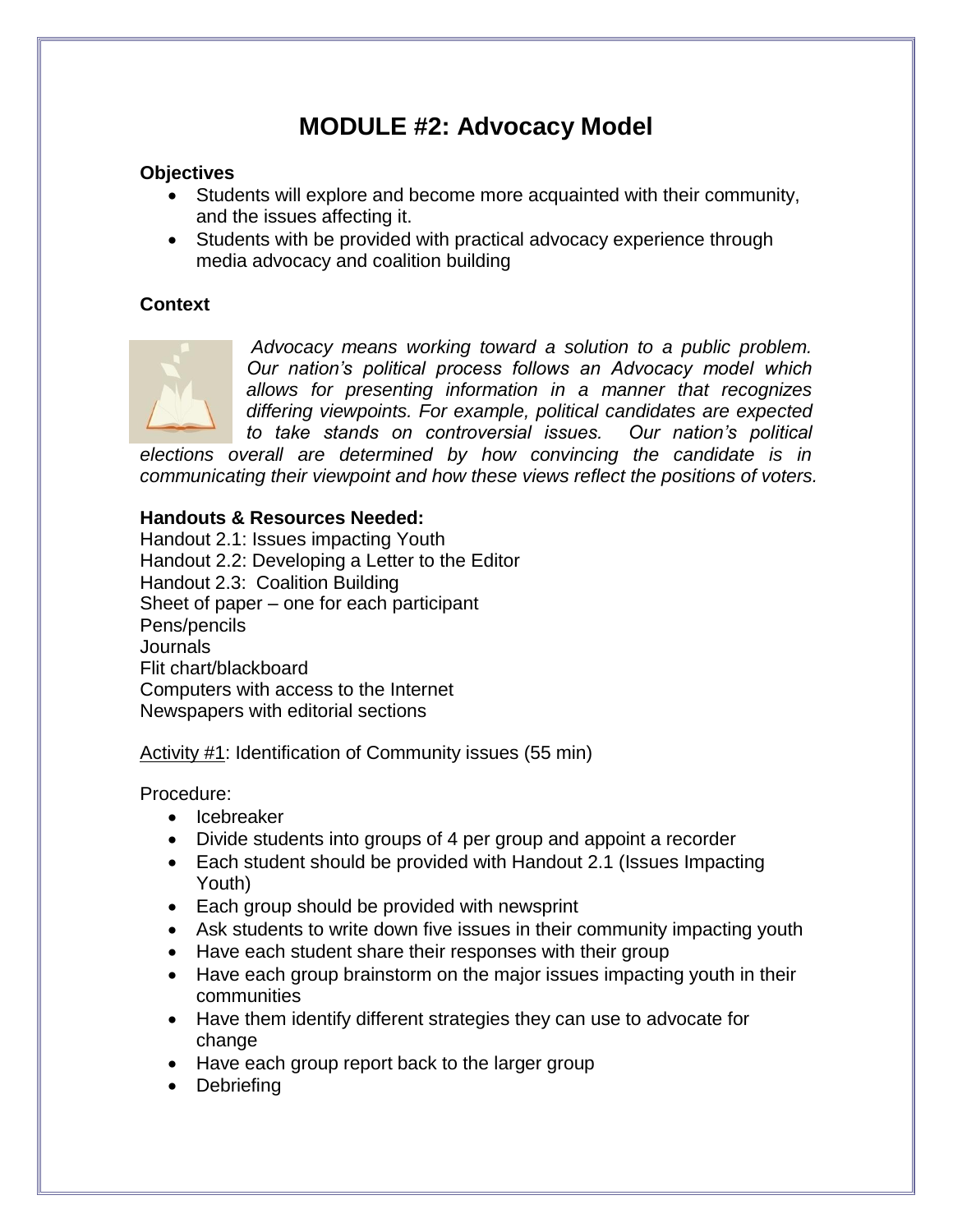Explain that the next class will focus on advocacy through print media and that for the next class ask students to bring in a newspaper that includes an editorial page

Activity #2: Media Advocacy Part 1 (55 min)

### **Context**



Media has a strong influence on public opinion. This activity is designed to assist you in developing an understanding of how youth can use media to influence public opinion through the use of newspaper editorials. Editorials are generally printed either on the Edificial page of a newspaper or in a clearly marked-off column,

and is also labeled as editorials. They often address current events or public controversial issue. Generally, editorials provide opinions and comments and generally fall into four broad types: news, policy, social, and special.

- Note to facilitator: For this activity the facilitator should have copies of newspapers on hand just in case students did not bring them in. Each group should have at lease one paper with editorial section.
- Icebreaker
- Explain that Letters to the Editor are letters in a newspaper or other periodical presenting the opinion of an individual. Editorials are also a form of Advocacy. They often comment on current issues being debated by a policy making body at the local regional or national level. Frequently the writer will urge elected officials to make their decision based on their viewpoint.
- Remind students that for homework at the last session they were asked to bring in a copy of a local Newspaper with an editorial article.
- Ask students to break into groups of four to review the editorial articles
- Students should review and discuss at least two editorials of interest to them in the paper.
- They should be able to answer the following questions:
	- 1. What was the editorial about?
	- 2. What was the viewpoint of the writer?
- Distribute two sheets of white paper to each group and ask them to appoint a recorder.
- Each group should identify a current controversial issue in their community and take a position on the issue. The recorder should write down these points.
- Each group should identify a lead person that will report back to the larger group and that will also be contacting the Newspaper directly.
- Have each group report to the larger group the issue area they have identified with key points.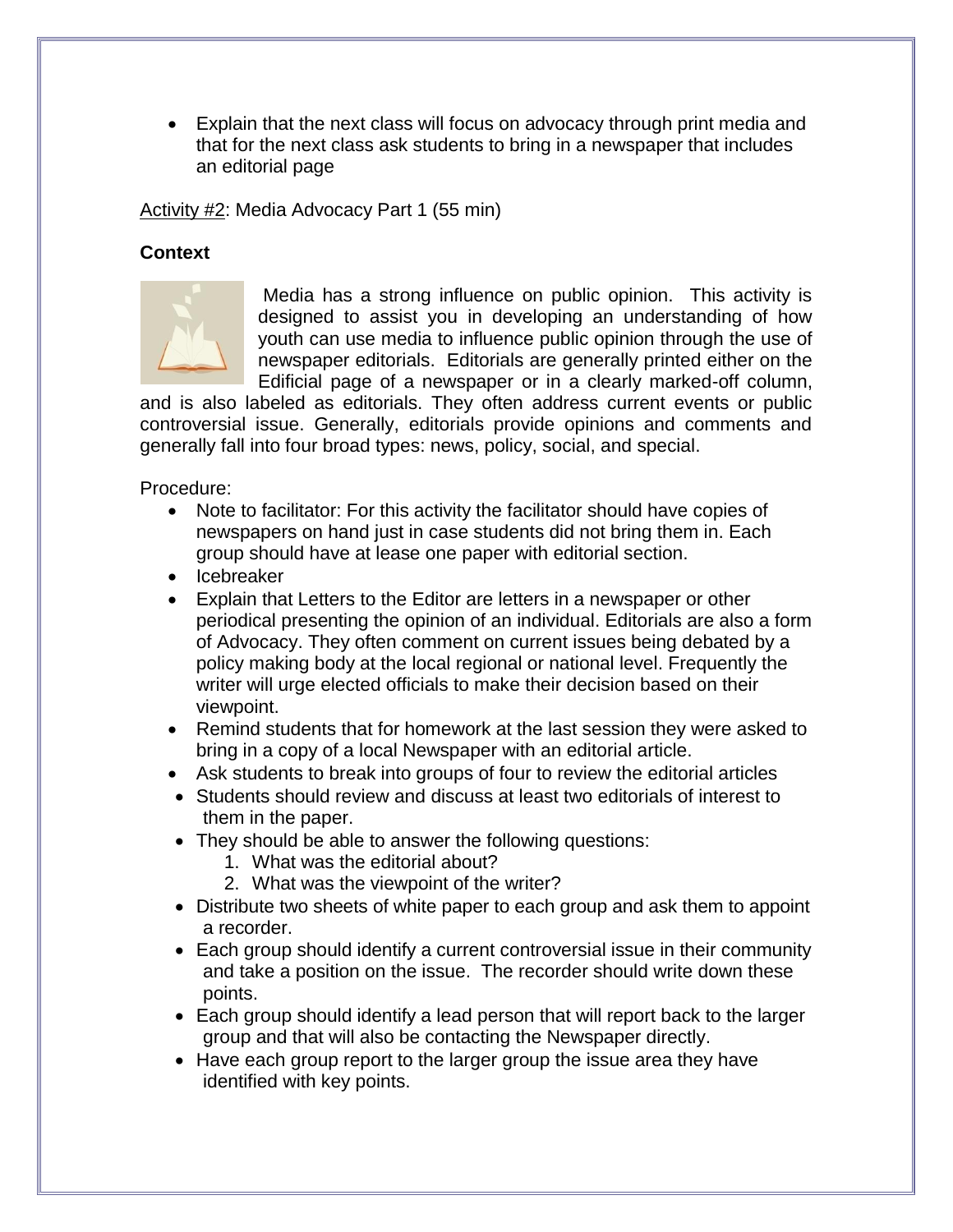- Once each group has reported, indicate that as a home work assignment each group should:
- Conduct research on the issue through the use of the internet.
- Identify a local Newspaper and find out the requirements for submission of articles. (Handout 2.2 Developing a Letter to the Editor) *Note:* Consideration should be given to the school newspaper.
- The lead person for each group should
	- 1. Identify contact person at the newspaper, make introductions, and explain that they would like to submit a letter to the editor on the important issue of ……
	- 2. They should ask what are the requirements (timelines for submission, word number, format, etc)
	- 3. This process will help to increase the possibilities of getting published (Note to facilitator: students may need assistance in what to say—practice helps)
- Debriefing

Activity #3: Media Advocacy Part 2 (55 min) (For advanced Students)

- Icebreaker
- Have students form groups of three
- Remind students that for homework at the last session they were asked to conduct research on the issue; identify a local Newspaper for submission of an editorial article.
- They were also asked to:
	- a. Identify a local Newspaper and find out the requirements for submission of letters
	- b. Identify and call the contact person at the newspaper, introduce themselves, and explain that they would like to submit a letter to the editor on the important issue of ……
- Now ask students to draft a Letter to the Editor on an important issue impacting their community.
- Their draft letter should be submitted to the facilitator for suggested changes.
- Once in final form the group should submit the letter to the newspaper.
- Note: A follow-up call should be made to the newspaper to ensure that they received the letter.
- Debriefing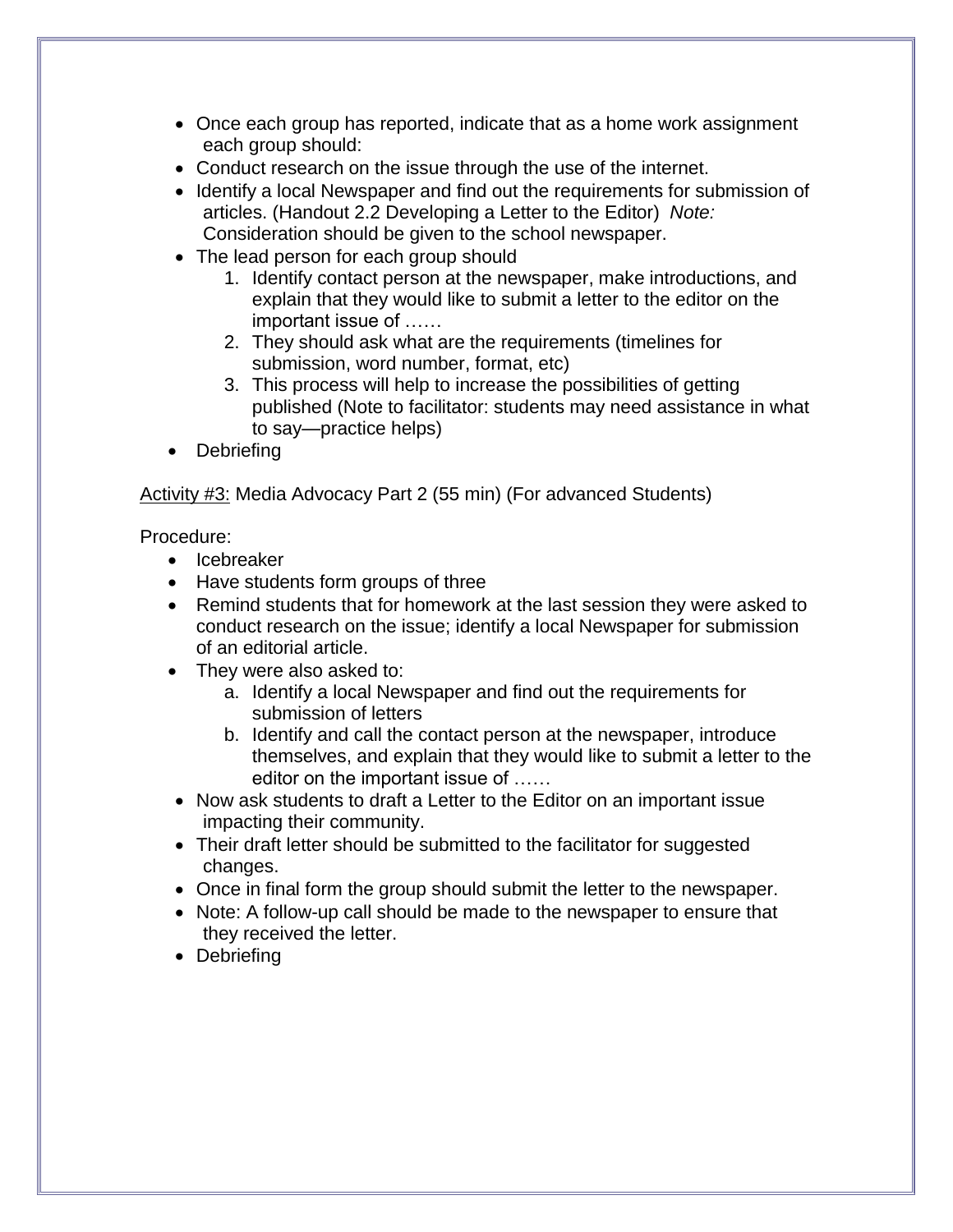Activity #4: The Art of Collaboration (55 min) (For advanced students)

### **Context**



*Part of Advocacy is working with others toward a solution to a public problem. Collaboration with other groups is part of this process. This process allows for building bridges with other groups to create policy answers to common problems.* 

- Icebreaker
- Students should review Handout # 2.3 Coalition Building
- Students should work in teams by individual ASPIRA Clubs. If there is only one Club, have students break into groups of five participants per group.
- Each Club represents an organization or group. Each Club should identify a current controversial issue for discussion. They should identify the issues related to their topic area. These are a few examples: student dropout rates, violence in the community, lack of college options for undocumented students, etc. Students can also visit the ASPIRA Association's web site at aspira.org and download ASPIRA positions on various issues impacting the Hispanic community.
- Ask each group to appoint a recorder and have them identify possible solutions to address the issue.
- Have each group develop a two page letter that will eventually be sent to their Governor or elected official bringing attention to the issue and posing possible solutions.
- Each group should identify one overall objective for the Club or group on this issue. For example, if your group selected dropouts as an issue, the club objective may be *to reduce dropout rates for your city.*
- Have each club or group identify a spokesperson to present the issue to the other ASPIRA Clubs or groups.
- Each Club should make a three to five minute presentation before the larger group. They should ask other clubs or groups to collaborate with their club or group by providing suggestion to the letter. It is important that other groups be given the opportunity to suggest changes that would improve or enhance their letter. It is important that each group understands that other members may suggest changes to the original document, and the facilitator will need to review the final letter.
- Once finalized, ask other ASPIRA Clubs to sign on to your letter, for example, a letter to the Superintendent requesting that the school hours begin at 9:00AM rather than7:00AM would be signed on by: Jaime Gonzales, President, ASPIRA Club of Kindle High school or Juan Gonzalez,, President, ASPIRA Club of Bank Street School, etc.
- Once each letter has gotten its support, it may be sent out.
- Debriefing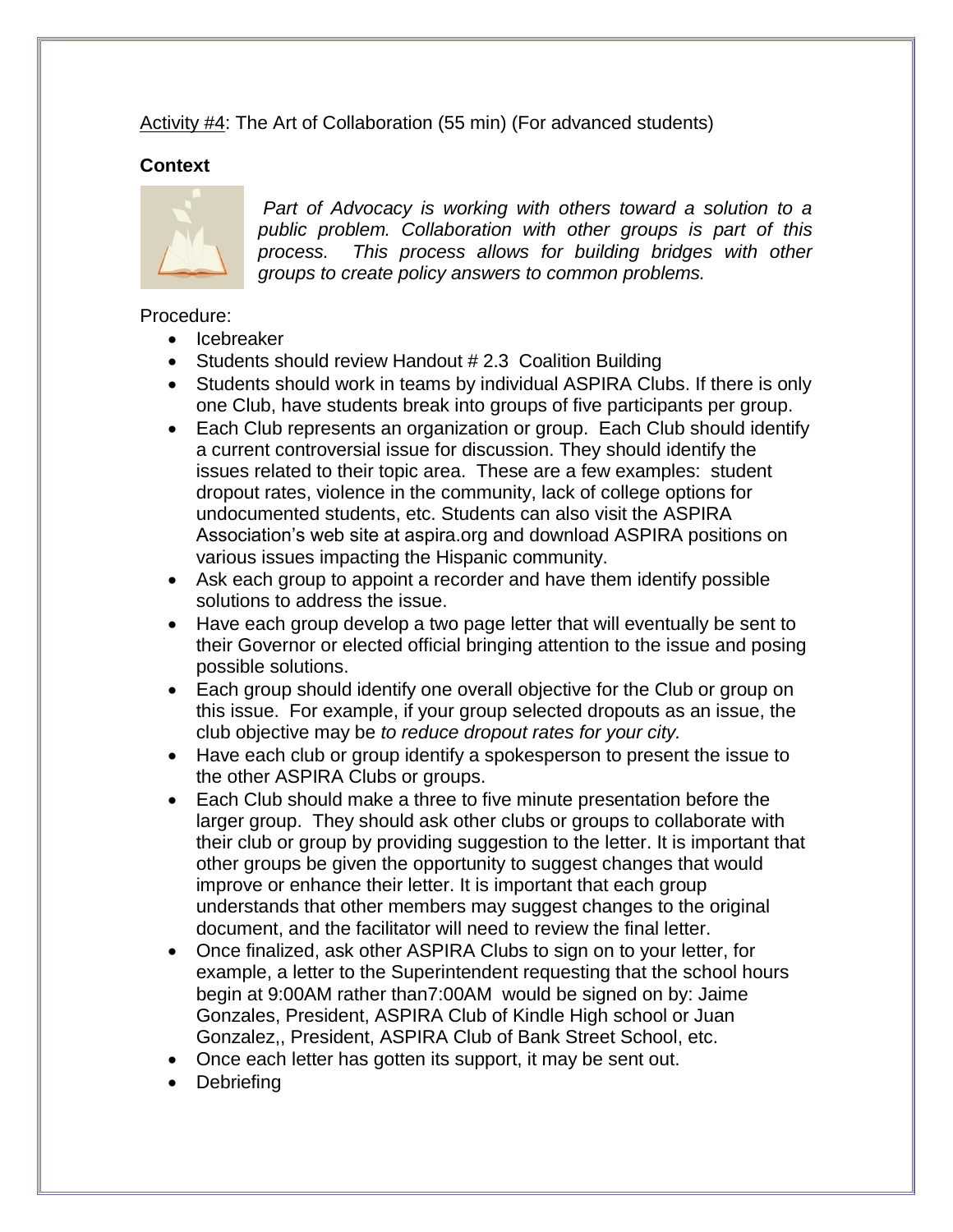**Handout 2.1**

 **Key issues impacting youth in my community:** 

**Strategies for change:**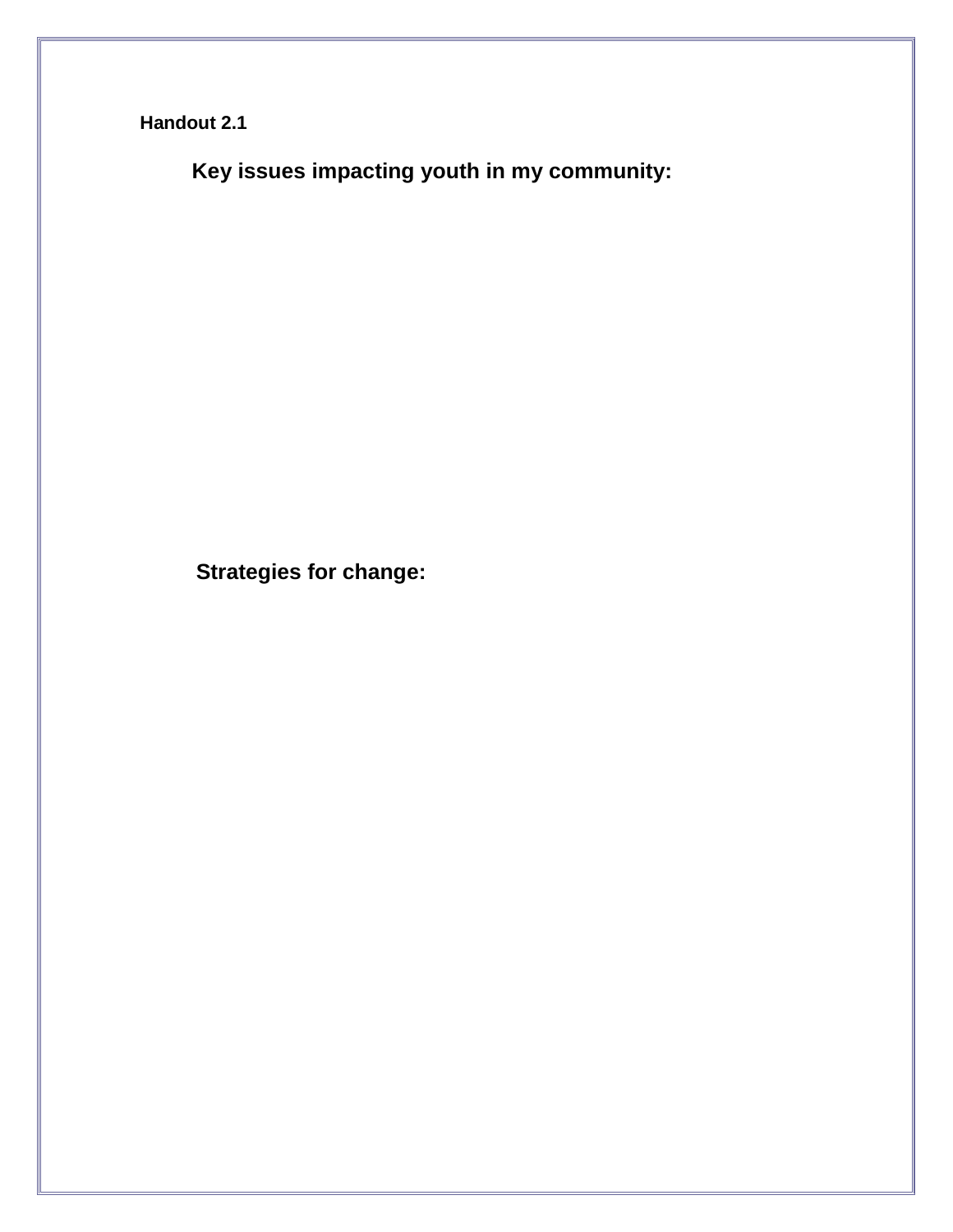## **Handout 2.2 Letters to the Editor**

Letters to the Editor are letters in a newspaper or other periodical presenting the opinion of an individual. Editorials are also a form of Advocacy. They often comment on current issues being debated by a policy making body at the local regional or national level. Frequently the writer will urge elected officials to make their decision based on their viewpoint.

You have been asked to develop a letter to the editor that will be submitted to a newspaper.

- Identify a local Newspaper and find out the requirements for submission of articles
- Identify contact person at the newspaper, make introductions, and explain that they would like to submit a letter to the editor on the important issue of ……
- They should ask what are the requirements (timelines for submission, word number, format, etc)
- This process will help to increase the possibilities of getting published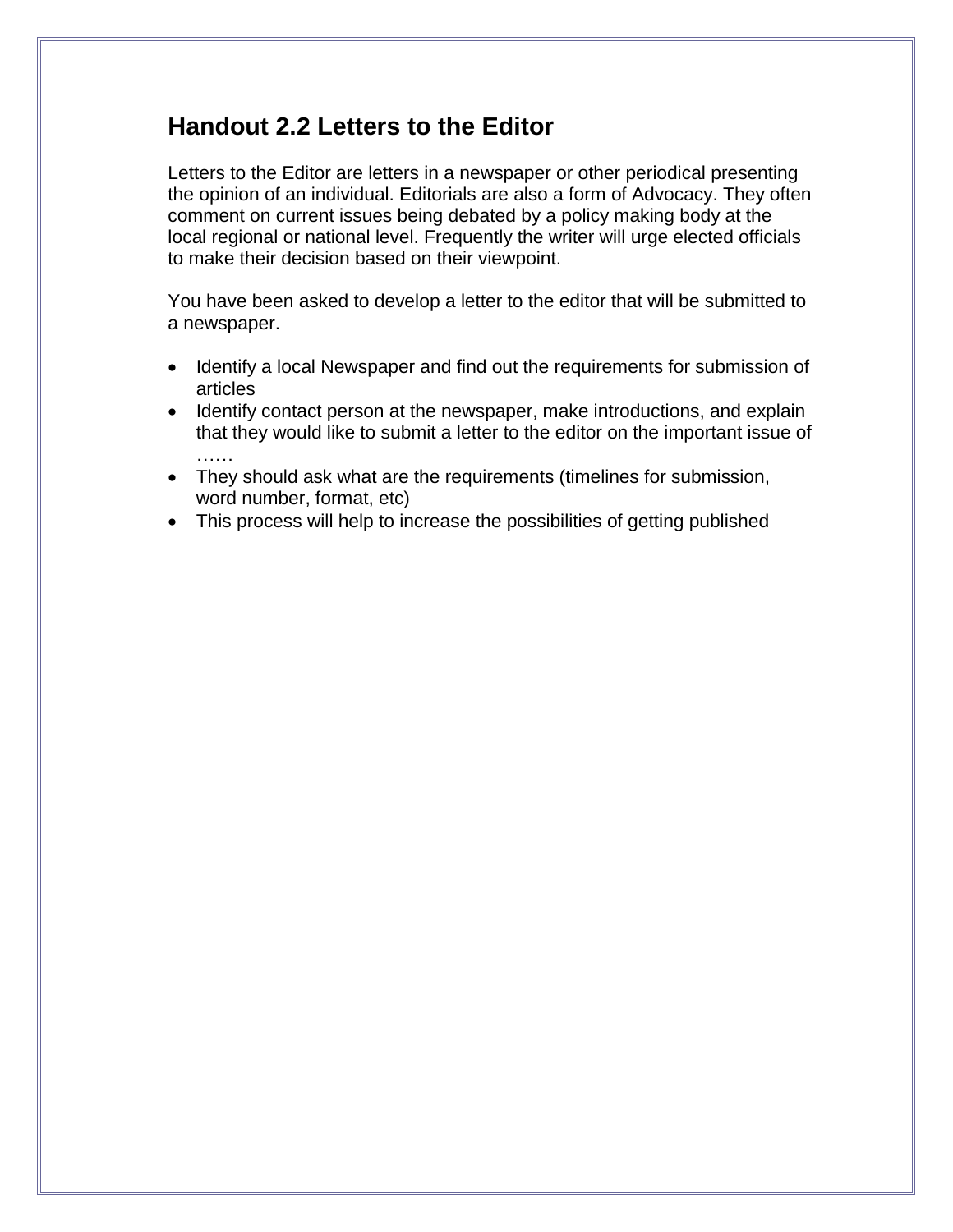### **Handout 2.3 Coalition-building Skills**

*Part of* Advocacy is working with others toward finding solutions to public problems. Collaboration with other groups, such as coalitions is part of this process. This process allows for building bridges with other groups to create policy answers to common problems.

Coalition-building is about leadership. Recognize your own leadership skills. Provide leadership without alienating people. Understand your leadership strengths and weaknesses.

To be an effective leader, you will need to build confidence, support, trust, and recognition. You will need to be a diplomat, giving support to others.

You will need a plan that will benefit all, showing no favors to others.

When there are disagreements in the coalition, it is important to settle the differences. Look for points of agreement and help opposing parties to reach a common ground. Set aside your own points of view.

Encourage mutual appreciation of involved groups and individuals. All members should have a voice at the table and should be involved in building the coalition.

It is important that the coalition remain inclusive; that you welcome and actively listen to all our coalition members. To some extent, this includes using our cultural competency skills to allow you to understand others viewpoints.

As a coalition you should have a common understanding and agreement on how decisions are made. This is very important to building trust and cooperation. Always keep your focus on what you have in common – encourage a feeling of partnership.

Use technology as a tool for regular communication with members. As you know, today technology plays an important role in communication.

Get to know everything you can about the groups involved in your coalition.

In doing so, we can use a logic model to help us guide our decisions. It can help us in framing our issues, public policy interventions and our desired outcomes

Develop a plan for your coalition, and for the participation of its members. Always look for ways in which your plan can benefit coalition members.

Establish ground rules for participation, then welcome those who subscribe to those principles. Always keep your focus on what you have in common – encourage a feeling of fellowship.